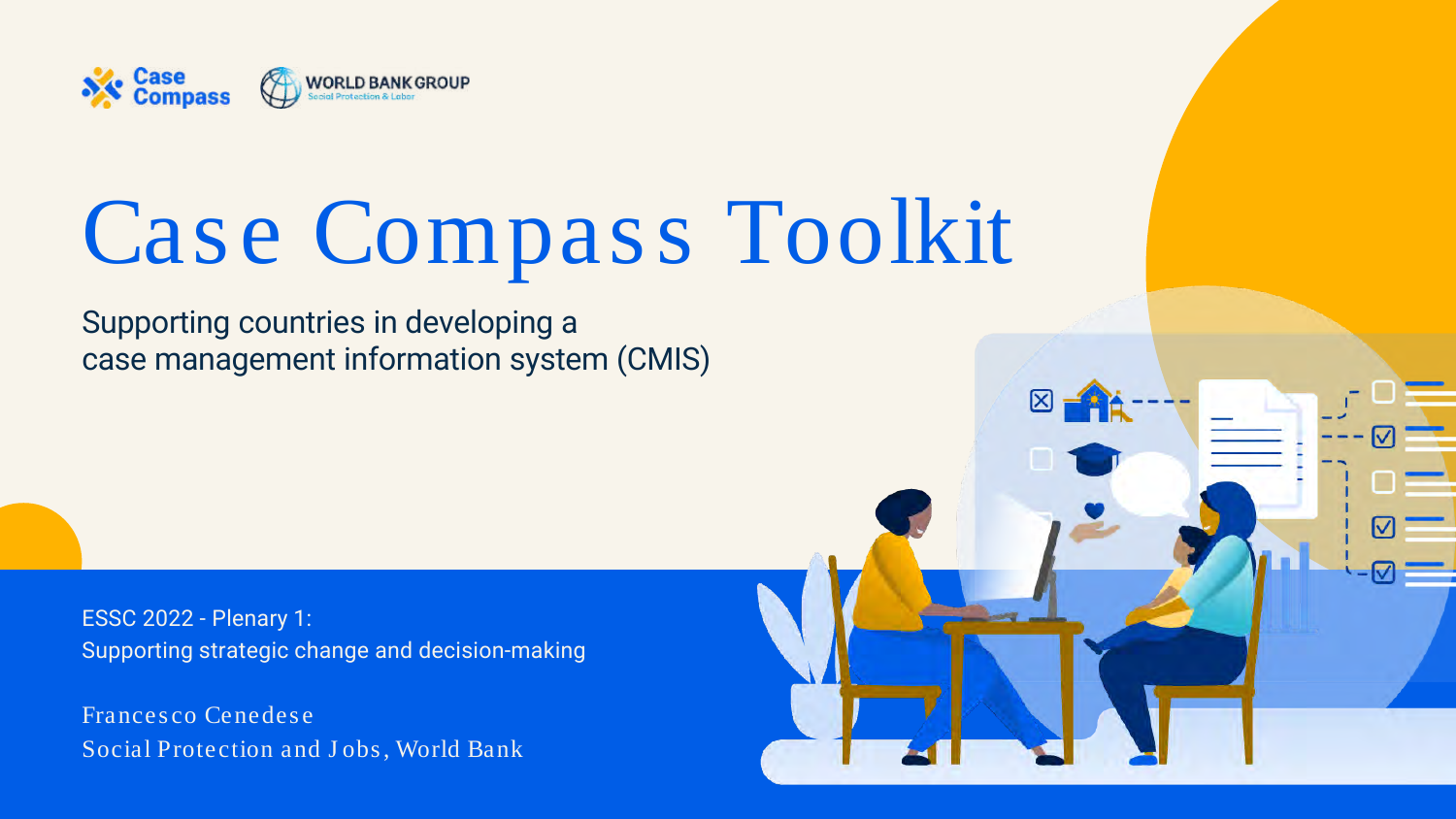# Why Case management information systems?

# Why Case management?



Case management helps match clients ' needs with benefits & s ervices

- Spend more time talking to clients and less on bureaucracy
- Have more information on beneficiaries
- Organize their daily tasks
- $\rightarrow$  higher quality social service provision

#### CITIZENS

- 
- 
- 

Face multidimensional and complex needs



#### GOVERNMENTS

Respond by offering a myriad of benefits and services



### TO HELP S OCIAL WORKERS

#### DECIS ION MAKERS CAN US E DATA TO:

• Monitor implementation of programs • Plan services that meet beneficiaries' needs • Identify gaps in service provision/areas at risk



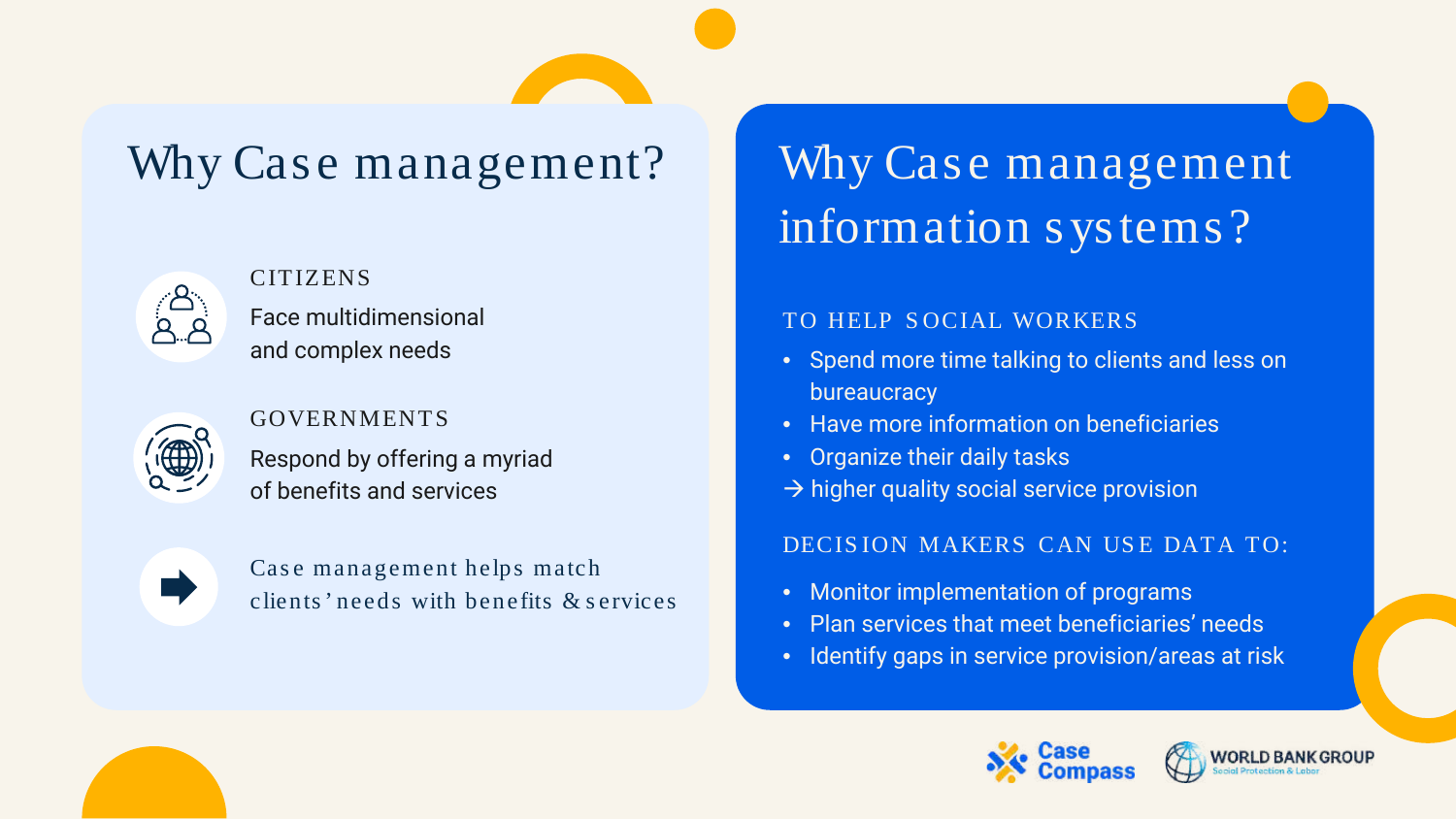# Our goal

Case Compass Learn

Tailored advice (clinics) from the Case Compass team on setting up and running a Case management information systems. project.





### Case Compass Guide

A digital guide to the fundamentals of case management and Case management information systems.



#### Case Compass Prototype

Showcasing different modules & functionalities of case management information systems.



A toolkit to support selected countries to develop their own information system for case management



# Experience of a team of experts across disciplines:

Responding to countries' requests to improve case management programs' effectiveness

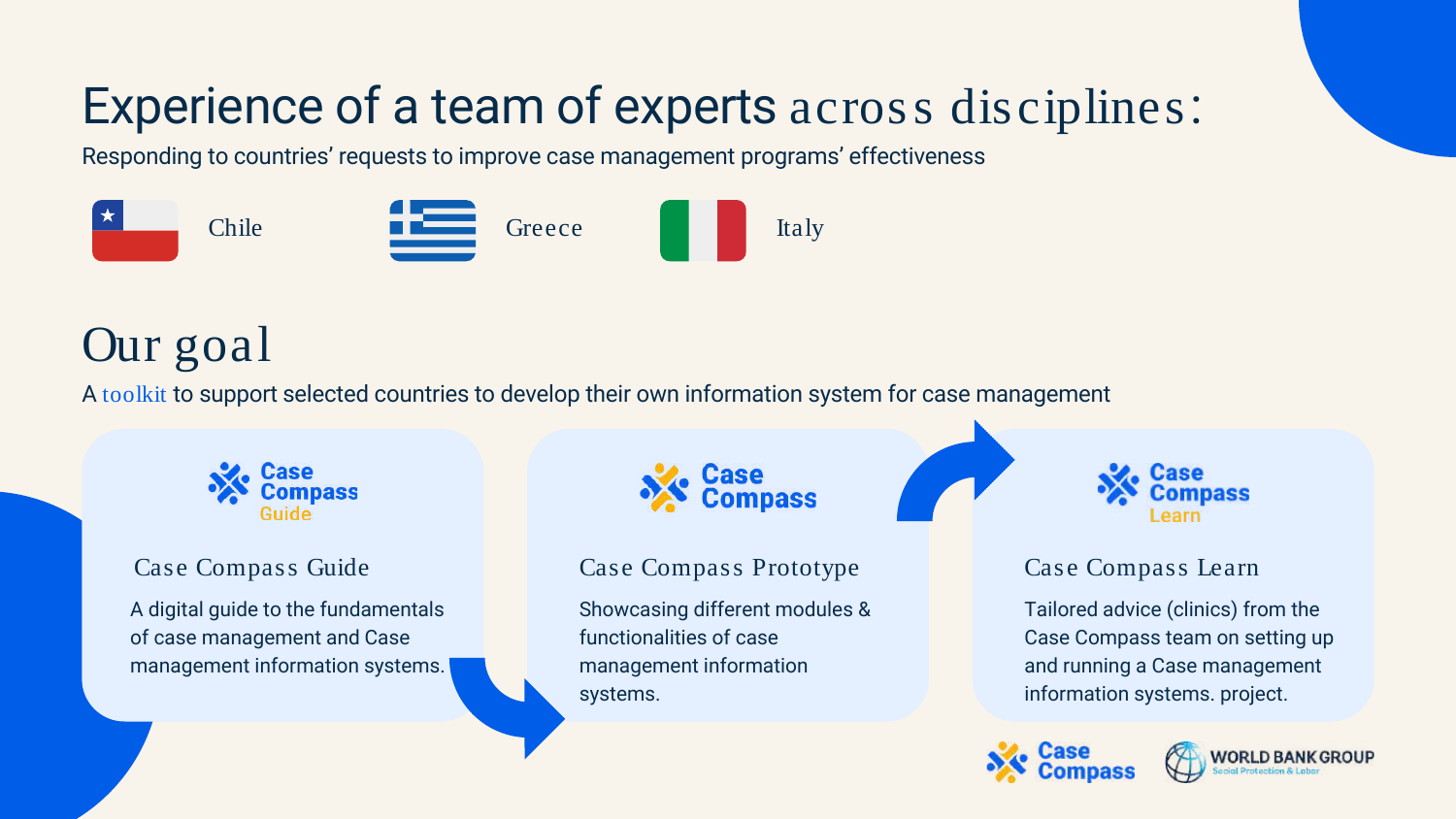# Learn about existing Information systems

Browse existing Case management information systems in other countries to get inspired (via an easy conceptual framework)





# Use the Case Compass Guide and get inspired from other countries



#### **Enabling factors** 崇 뭉 Social & employment services. Previous experience in case management Because case management works by directing Intelasticiously has date management bereferente lo benefits and services, it is: esperience devoloped through at least in sea stat program (or more satisfarked preferators) important that there are enough racial see! descripte consignite infects or refut sistial servicint) or adoquate resources in plant horategnas te. to train annul verkars cate management. astro control on the Chile case most € for institutional& strategic support **Sources of firestoing** It belg a if case management territors will be Easternaneoverst and CNBSencostrocoles to part of in institutionally well-established and implement and reserteer. It helps to work with a Ideally, they will also be part of a broader enment willing to finance the development at the Divit), and crocyrists carebring in the strategy required copyrities (the World Bank may help) Learn more in the Asir name study with turms of relations and other necessities Learn more to the Romania gives shops

# Key enabling factors

Read about key enabling factors to introduce a Case management information system in a country

|                                                                                                                                                                | Browse all country cards                                                                                                                   |                                                                                                                         |
|----------------------------------------------------------------------------------------------------------------------------------------------------------------|--------------------------------------------------------------------------------------------------------------------------------------------|-------------------------------------------------------------------------------------------------------------------------|
| - Armenia<br>THE WAS ARRESTED FOR THE RESIDENT.<br>Torrow and Gardeal State<br><b>Section exc</b><br>Lisa museum factores.                                     | <b>Brazil</b><br>Science constant in the animals of \$40.00<br><b>Case new</b><br>Liskin 4 months and Cardinators<br>Listen party Lighting | <b>L</b> Chile<br><b>BWINGING</b><br><b>Convenier</b><br>Later Arrestor and Cardinaser.<br>Live-termine facedline       |
| $\blacksquare$ Colombia<br><b>SERVICE STARKS</b><br>Life America and Cardinale<br><b>Parliament</b><br>Fatalog HCR (Allman)                                    | Costa Rica<br>031273140<br><b>Charles</b><br><b>Tale east</b><br>Lady Alexandrand Carenage<br><b>Conversions Internal</b>                  | <b>SGreece</b><br><b>DATITIES</b><br><b>A FORD AT AIX PAT AFTER</b><br>banes and finelist has<br><b>Execut position</b> |
| <b>E</b> Greece<br>guardaires) accomun buyered<br><b>Business of Counters Co., Call 444-444-444</b><br>information and an interest<br>Exchanged Goretal Arts - | <b>I</b> Htaly<br><b>Person Income</b><br>Catal-Autob.<br><b>Harpy and Carrent Abia</b>                                                    | Montgomery<br>Course, MS, LILE<br><b>Satisfall</b><br><b>LAGUIN</b><br>Stevenski, blok and Stevens<br>Lie econs farmul  |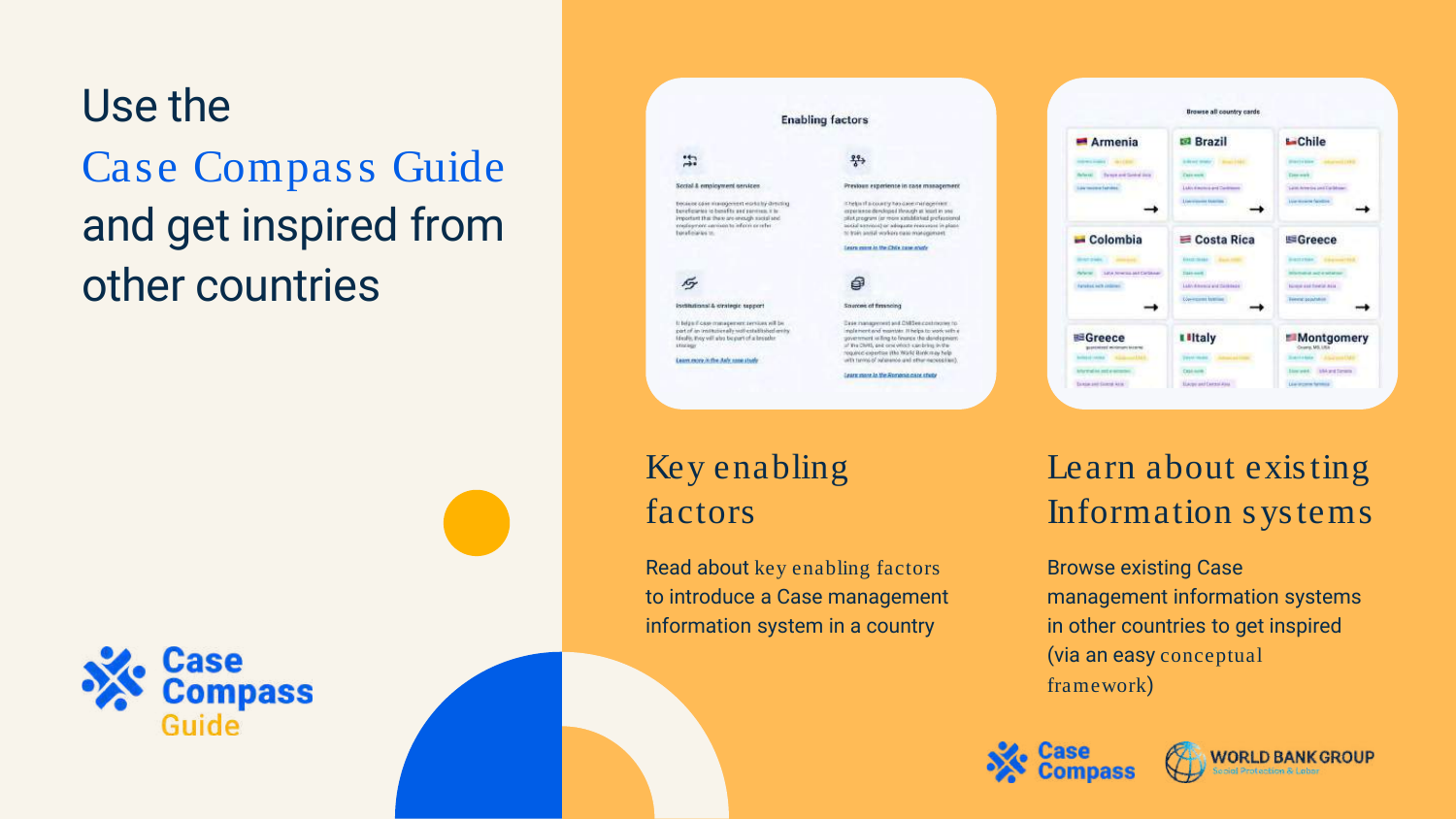# What's the purpose of the Case Compass Prototype?

A demonstration of what a Case management information system can do, not a piece of software to implement.

## Flexibility

A modular tool, that can grow or shrink in complexity to demonstrate Case management information systems.





WORLD BANK GROUP

### **Key modules:**

- Profiling
- Assessment
- Intervention plan design
- **Monitoring**
- Referrals





## Demo versions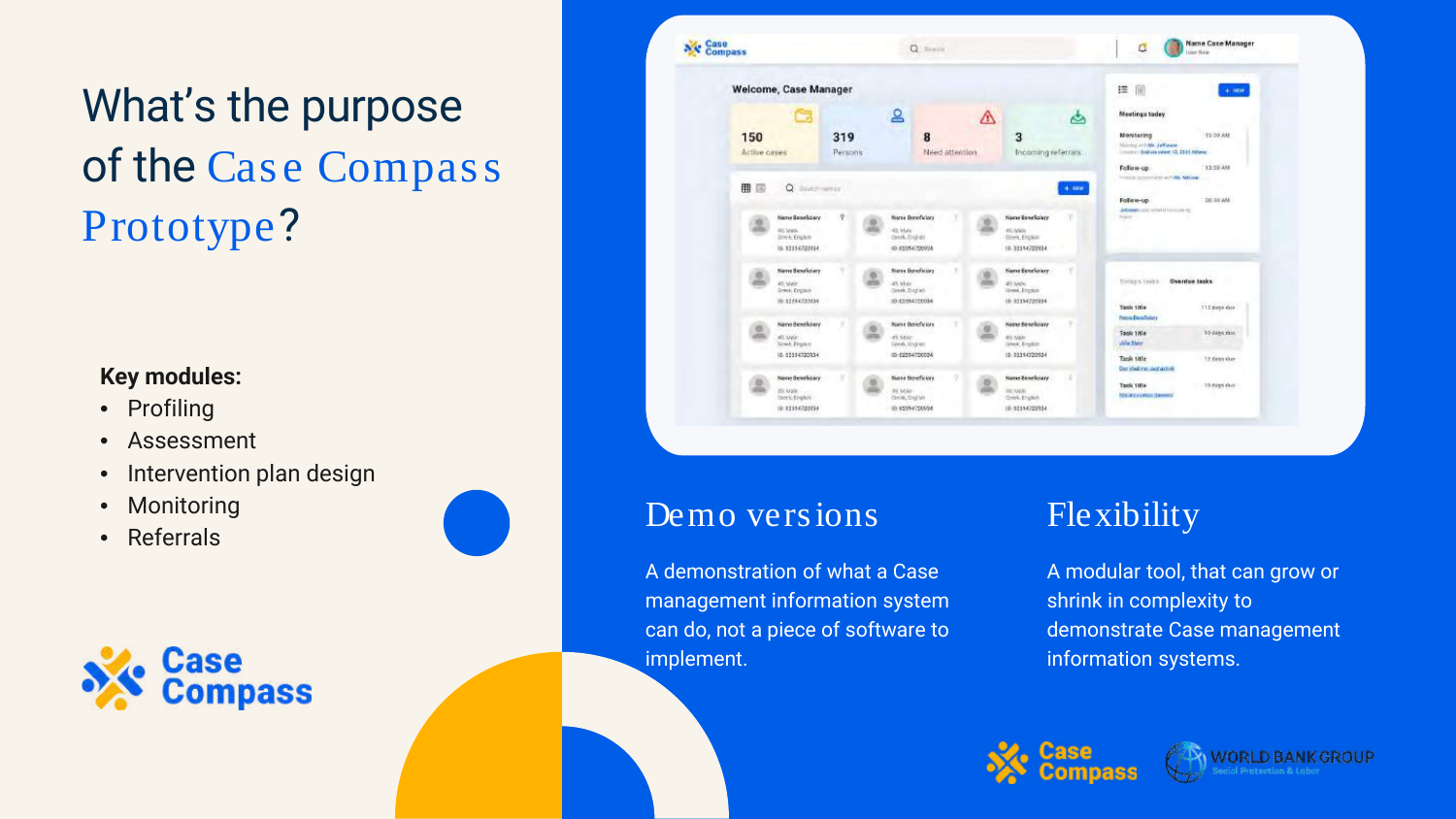# Critical elements: lessons from experience

INTEROP ERABILITY

Two concluding observations A Case Management Information System does not substitute the need to:

between databases of different national & local administrations or service providers

s trengthen capacity of social services at the local level

HUMAN- CENTERED DES IGN

and validation with users

GOVERNMENT CAP ACITY for helpdesk and training of operators

P OLICY MONITORING by proactively using data and, eventually, fine tuning the program

local coordination and protocols between different agencies to follow complex cases